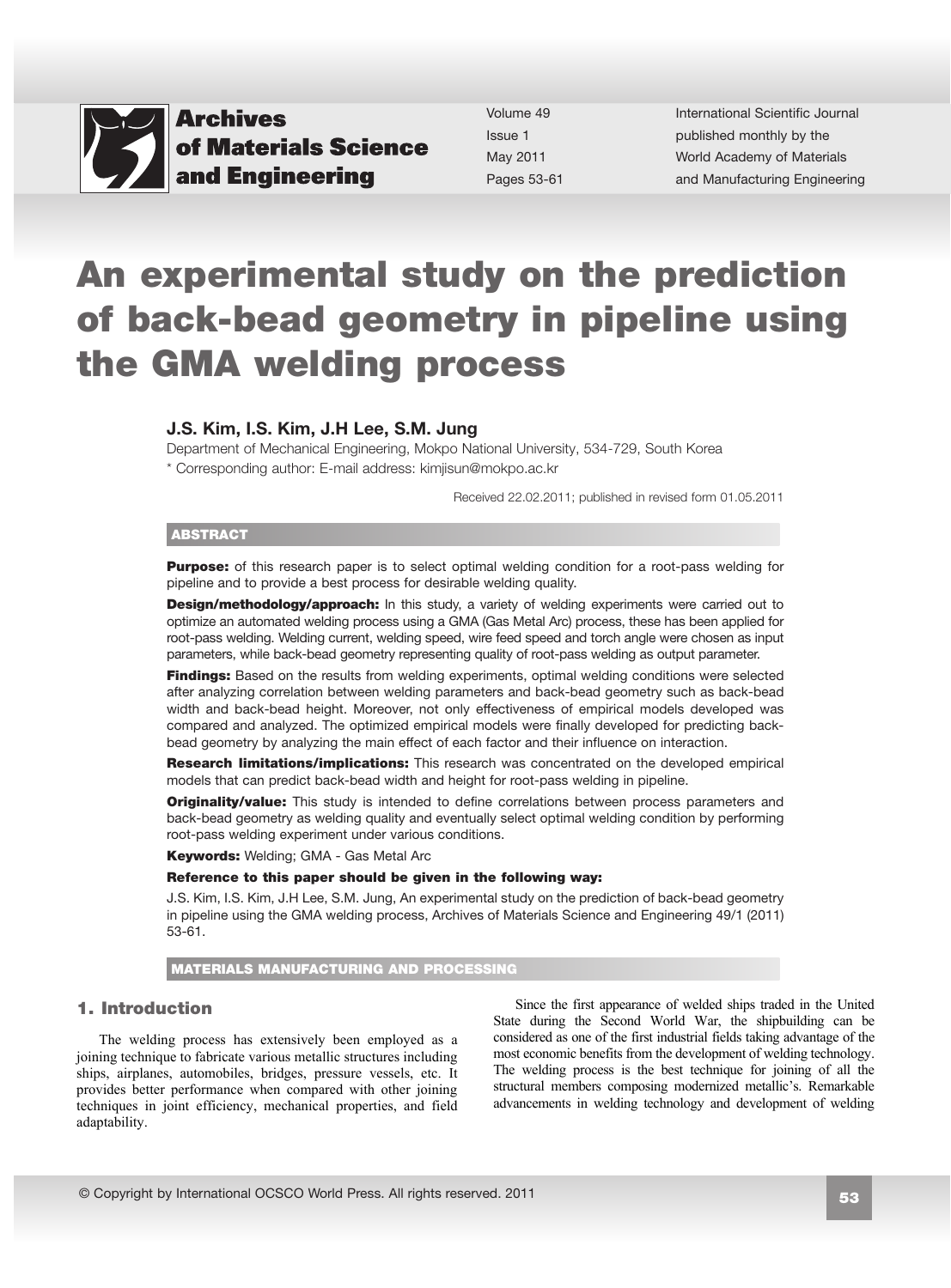consumables provide high quality and improve the productivity in ship building industries.

Robotic welding processes have replaced human welders in many welding applications and reasonable seam tracking systems are commercially available, but fully adequate process control systems have not been developed. This is due to a lack of reliable sensors and mathematical models that correlate process parameters to the bead geometry for the automated welding process.

The demand in automation of welding process for the pipe structure has recently been increased to improve the productivity and accuracy in the fields such as marine structures, pipeline and steel towers. The welding process for pipeline generally consists of root-pass welding and fill-pass welding. The root-pass by method of GTA (Gas Tungsten Arc) welding is so far performed by the skilled workers due to possibility for defect welded, while the fill-pass is mainly welded by method of GMA welding.

In general, GTA welding is a welding method which has been used for many years to produce high quality joints in a wide variety of materials, while the process is sometimes called TIG (Tungsten Inert Gas shield) welding by IIW (International Institute of Welding) [1]. It is normally used at low welding currents to weld the relatively thin materials and is a very "clean" process because no flux is used. But GTA welding has the disadvantage of high equipment costs and low welding speed then that of GMA welding.

Recently, productivity improvement is a major focus for the welding industry and its associated research community, especially in the push for higher weld quality and reduced manufacturing cost. Weld quality is dependent on arc stability and changes in the operating condition commonly occurring during the welding process. Therefore, recent trends of welding system have been focused on the development of new process in order to achieve better quality, higher productivity and cost savings in welding.

The capabilities of application to a wide range of metals and thickness, high production, and adaptable to robotic application, GMA welding is currently one of the most popular welding methods, especially in a broad range of industrial environments. In GMA welding, heat source is an arc created and maintained between a consumable bare wire electrode and the work piece. The weld is formed by melting and solidification of the joint edges together with filler metal transferred from the electrode. A flow of inert gas shields the weld metal from the surrounding atmosphere. Short-circuit GMA welding process has emerged for a root-pass welding process. The extensive use of the GMA welding in pipeline applications has been limited due to the difficulty for choosing the optimal process parameters and making the automatic welding process.

In order to solve this problem, many attempts have been made to estimate the effect of process parameters experimentally. Sosnin et al. [2,3] developed the experimental models for searching the optimum welding conditions of plasma welding with a penetrating arc. Gaillard et al. [4] proposed the methods for optimizing the preheat temperature to avoid cracking of the resultant weld. Kikushima et al. [5] developed the system generating the optimal process parameter for the arc welding based on a heat conduction analysis. For the above cases, an optimization technique was not used to determine the optimal process parameter for pipeline welding.

To achieve the high quality and welding performance, an interrelationship between back-bead geometry and welding parameters requires to be developed. Many efforts have been done to develop the analytical and numerical models to study these relationships. Kim et al. [6] proposed a method for determining the near-optimal settings of welding process parameters to obtain the desired weld bead geometry in GMA welding using a CRS (Cyclic Redundancy Check) algorithm which is similar to the GA (Genetic Algorithm). Raveendra et al. [7] and Yang et al. employed multiple regression techniques to establish the empirical models for various arc welding processes. Datta et al. [9] developed three empirical models for predicting bead volume of submerged arc butt welding. Also, Gunaraj et al. proposed empirical models for prediction and optimization of weld bead for the SAW process. Furthermore, Gunaraj et al. highlighted the use of RSM (Response Surface Method) by designing a central composite rotatable design matrix to develop empirical models for predicting weld bead quality in SAW (Submerged Arc Welding) for pipelines.

As stated above, the existing researches have aimed to develop regression equation for bead geometry, and find out the optimal conditions using regression equation developed. However, there is still a lack of researches on concrete visualization of backbead geometry and improvement of prediction performance through statistical approach to regression equation developed. Besides, there is little research on selection of welding conditions according to each position of pipeline, and a lack of researches on root-pass welding for pipe welding.

Objective of this research paper is to select optimal welding condition for a root-pass welding for pipeline and to provide a best process for desirable welding quality. In this point, this study is intended to define correlations between process parameters and back-bead geometry as welding quality and eventually select optimal welding condition by performing root-pass welding experiment under various conditions. Furthermore, an empirical model for back-bead geometry has been developed so as to provide an algorithm for prediction of back-bead geometry.

# **2. Experimental works.**  2. Experimental works

GMA welding has been applied for root-pass welding in 3 types of welding positions  $(0^{\circ}, 90^{\circ})$  and  $180^{\circ})$ . Welding current, welding speed, wire feed speed and torch angle are chosen as input parameters compared to back-bead geometry representing quality of root-pass welding as output parameter. Based on the result from 38 welding experiments, the empirical model was developed and correlations between process parameters and backbead geometry were analyzed.

### **2.1. Experiment procedure**  2.1. Experiment procedure

Welding parameters such as the capacity, type of equipment, material dimensions and composition may be relatively fixed, while primary adjustable parameters may be altered during the arc welding process. Therefore, in this study, welding current, welding speed, wire feed speed and torch angle were chosen to be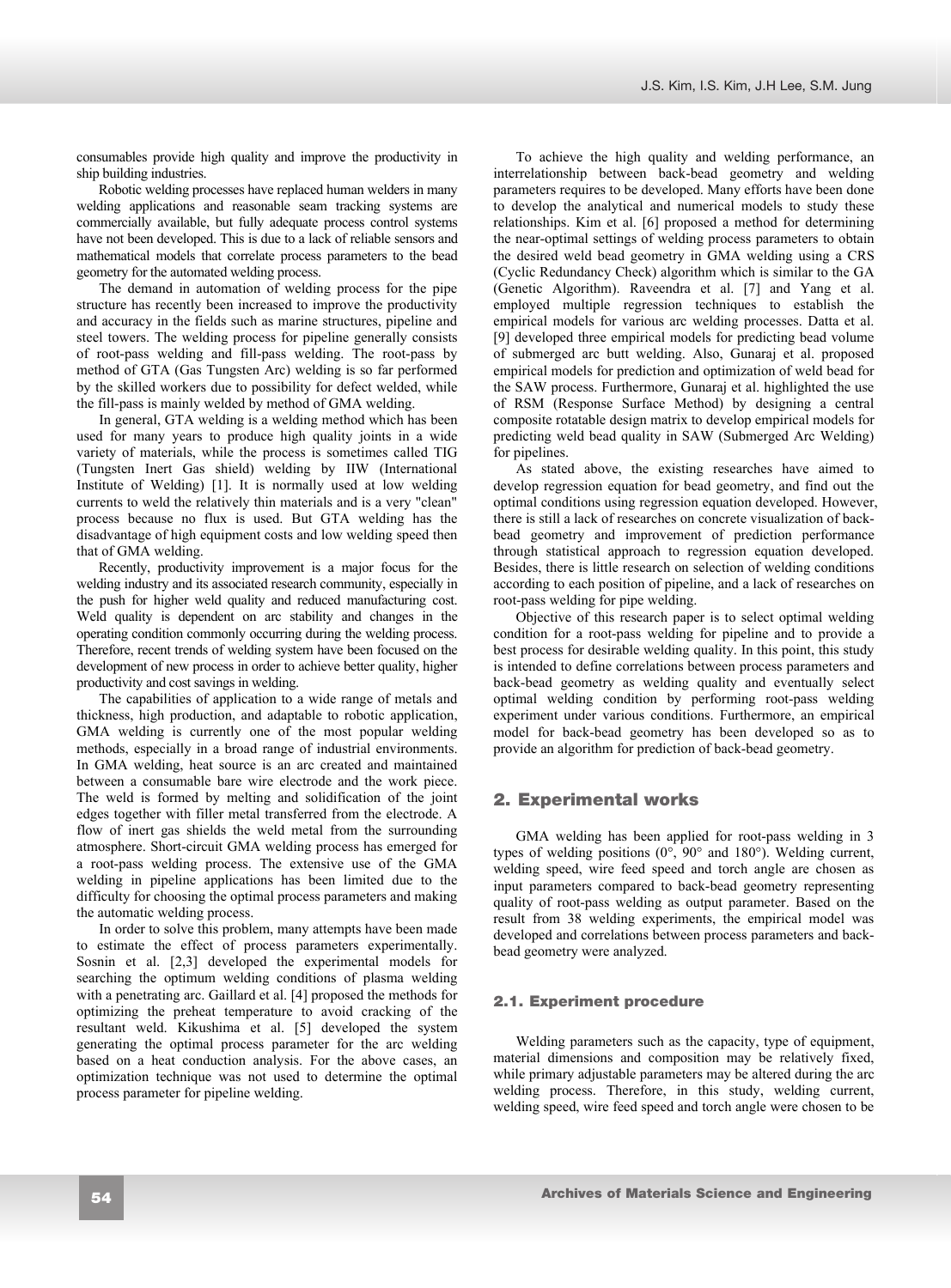the welding parameters for the experimental work. Fig. 1 shows a schematic diagram for the welding parameters and quality characteristics for experiment.

In this study, experiment was carried out on the base materials  $500\times200\times15.9$  mm API X-65 plates with 70° groove and 2.5 mm root-gap, 1-1.5 mm root-face as shown in Fig. 4.



Fig. 1. Schematic diagram for the welding parameters and quality characteristics for experiment

In this study, experiments preferentially were performed on a plate, instead of a pipe welding. Welding directly to the pipe for selecting the optimum conditions requires expensive equipment, much of the cost and manpower is needed. Therefore, surfacebead geometry is kept constant. It was noticed that the surfacebead height deviation is approximately 0.0381 mm if 250 mm diameter pipe is being welded with 2° rotation as shown in Fig. 2 [7]. For the above reason, welding experiment was carried out on flat specimen.

Furthermore, the experiment conducted in this research chooses basic welding conditions that required for the back-bead geometry in flat position. For vertical and overhead positions, additional experiment was planned for selecting mechanical conditions (torch angle, welding speed) of welding carriage. For flat position, the experimental design was performed using a CCD method which is not only convenient to study main effects and interaction, but also to correlate independently controllable process variables. This method is also effective to minimum process combination having n-element in the full factorial experiment. The process variables included in this study were three levels of peak current, three levels of background current, three levels of wire feed speed. Experiments for vertical and overhead position were not use any special experimental design method because it was possible enough to conduct an experiment for all of vertical position and overhead position with two factors and three levels. For that reason, experiment for vertical and overhead position have only been conducted total of 9 welding experiments about each position as shown in Fig. 3.

Table 1.

Process parameter and level for flat position

|                    |        | Level<br>Unit |     |     |     |
|--------------------|--------|---------------|-----|-----|-----|
| Process parameter  | Symbol |               |     |     |     |
| Peak current       |        | Ampere        | 330 | 360 | 390 |
| Background current | $-h$   | Ampere        | 50  | 60  |     |
| Wire feed speed    |        | cm/min        |     |     | 350 |



Fig. 2. Comparison pipe with plate



Fig. 3. Schematic of pipe weld experiment with different welding position



Fig. 4. Configuration of welding specimen

The selection of the electrode wire should be based principally upon matching the mechanical properties and physical characteristics of the base metal. Secondary consideration should be given to items such as the equipment to be used, the weld size and existing electrode inventory. The 1.2 Ø solid wire diameters and  $100\%$  CO<sub>2</sub> shielding gas was employed in experiment.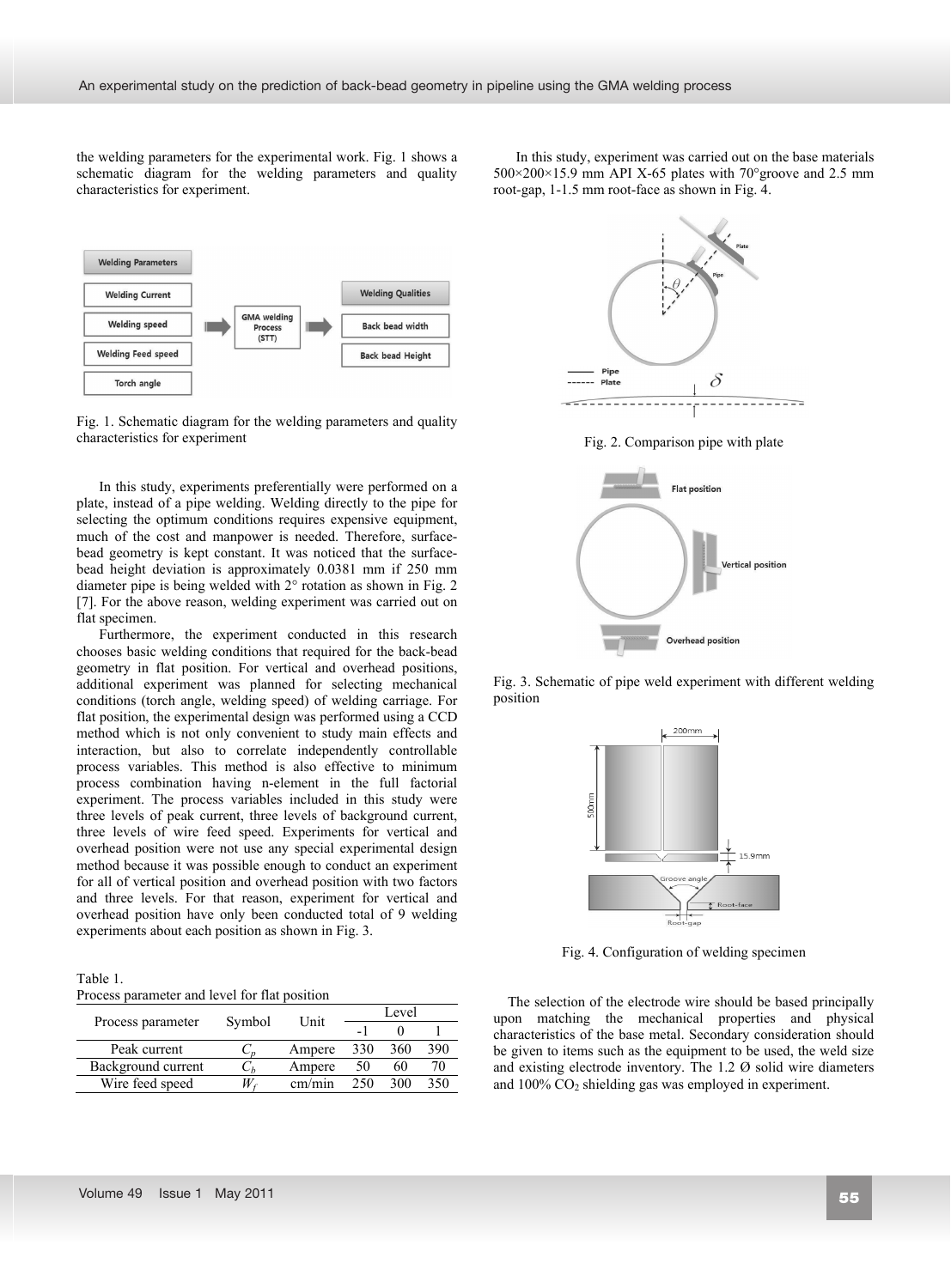| Table 2.                               |  |
|----------------------------------------|--|
| Results of back-bead geometry measured |  |

| No.                     | $C_p$ | $C_b$ | $W_f$ | $W_b$ | $H_b$ |
|-------------------------|-------|-------|-------|-------|-------|
| 1                       | 410   | 60    | 330   | 4.39  | 0.94  |
| $\overline{c}$          | 360   | 60    | 385   | 4.19  | 0.76  |
| $\overline{\mathbf{3}}$ | 360   | 76    | 300   | 3.17  | 0.19  |
| 4                       | 360   | 60    | 215   | 2.17  | 0.20  |
| 5                       | 330   | 70    | 350   | 2.35  | 0.35  |
| 6                       | 360   | 43    | 300   | 3.24  | 1.33  |
| 7                       | 330   | 50    | 250   | 3.33  | 0.90  |
| 8                       | 330   | 70    | 250   | 3.55  | 0.62  |
| 9                       | 360   | 60    | 300   | 3.45  | 0.97  |
| 10                      | 390   | 50    | 250   | 3.19  | 1.34  |
| 11                      | 390   | 70    | 250   | 3.51  | 0.76  |
| 12                      | 390   | 50    | 350   | 4.84  | 0.99  |
| 13                      | 390   | 70    | 350   | 3.9   | 0.65  |
| 14                      | 309   | 60    | 300   | 2.99  | 1.52  |
| 15                      | 360   | 60    | 300   | 3.37  | 0.74  |
| 16                      | 330   | 50    | 250   | 2.64  | 0.90  |
| 17                      | 390   | 50    | 250   | 2.85  | 1.30  |
| 18                      | 330   | 70    | 250   | 2.51  | 0.49  |
| 19                      | 390   | 70    | 250   | 3.54  | 0.61  |
| 20                      | 330   | 50    | 350   | 3.58  | 1.46  |

Table 3.

Results of back-bead geometry measured each positions

| No             | Position             | $W_s$ | $T_a$ | $W_b$ | $H_b$ |
|----------------|----------------------|-------|-------|-------|-------|
|                |                      | 10    | 70    | 3.72  | 0.68  |
| $\overline{2}$ |                      | 15    | 70    | 4.76  | 0.4   |
| 3              |                      | 20    | 70    | 3.18  | 0.08  |
| 4              |                      | 10    | 60    | 2.56  | 0.72  |
| 5              | Vertical<br>position | 15    | 60    | 4.1   | 0.44  |
| 6              |                      | 20    | 60    | 2.72  | 0.36  |
| 7              |                      | 10    | 50    | 2.1   | 0.2   |
| 8              |                      | 15    | 50    | 3.32  | 0.52  |
| 9              |                      | 20    | 50    | 3.84  | 0.36  |
| 10             |                      | 10    | 70    | 2.95  | 0.58  |
| 11             |                      | 15    | 70    | 3.08  | 0.24  |
| 12             |                      | 20    | 70    | 4.04  | 0.14  |
| 13             |                      | 10    | 60    | 3.58  | 0.72  |
| 14             | Overhead<br>position | 15    | 60    | 3.18  | 0.44  |
| 15             |                      | 20    | 60    | 3.12  | 0.32  |
| 16             |                      | 10    | 50    | 4.48  | 0.56  |
| 17             |                      | 15    | 50    | 4.5   | 0.6   |
| 18             |                      | 20    | 50    | 3.94  | 0.56  |

## **2.1. Experiment results and select the optimal**  2.2. Experiment results and select the optimal **condition**  condition

Welding experiment have been carried out 38 times for each welding position. To measure back-bead geometry, the experiment specimen were cut in 60×30 mm sizes horizontally from the middle by laser cutting machine and polished. To make the experiment specimen's bead geometry clearly visible, 3%

 $HNO<sub>3</sub>$  and  $H<sub>2</sub>O$  Nital solution were applied for etching of the cross-section of specimens. Also, optimal microscope system was used for accurate measurement of back-bead geometry and actually measured 38 cross sectional back-bead geometries. Among 38 welds measured, back-bead width and height measured in flat welding experiment are shown in the Table 2. Flat position welding resulted in stable welding and convex back-bead geometry. For vertical and overhead positions, welding was stable as depicted in the Table 3. However, several experimental result were dents owing to gravity. Results from the experiment were applied for correlations between process parameters, back-bead geometry and used to develop a model that is designed to optimize welding process.

Through welding experiment of flat position, basic welding conditions required for back-bead formation are chosen. Whereas, vertical and overhead welding that are generally affected by torch angle and welding speed. In order to choose a optimal welding condition at each welding position, this research could verify the back-bead width and height using contour line plot among the RSM (Response Surface Method). Figs. 6-7 shows contour lines per each parameter related to the back-bead width and height in flat position. While Tables 4-5 describes the target values of backbead geometry and corresponding welding conditions. Appropriate back-bead geometry of 3-5 mm width and 0.5-1.5 mm height is chosen.

Out of several RSM, satisfaction function estimates overall satisfaction level of a solution on every response at response optimization. Satisfaction level can be either individual or integrated level with 0-1 range; 1 for ideal case and 0 for one or more responses be out of range. Fig. 5 summarizes the satisfaction function.



Fig. 5. Concept of satisfaction function

Table 4.

| The target value of the optimal back-bead determined |  |  |  |  |                                   |
|------------------------------------------------------|--|--|--|--|-----------------------------------|
|                                                      |  |  |  |  | Min Target May Weight Significanc |

|  | Target | Max. | Weight | Significance |
|--|--------|------|--------|--------------|
|  |        |      |        |              |
|  |        |      |        |              |

Table 5.

The optimal value of process parameters predicted

| Predicted response |          | Optimal conditions<br>Flat position |       |     |
|--------------------|----------|-------------------------------------|-------|-----|
|                    |          |                                     |       |     |
|                    | $\theta$ | 397.5                               | 57.46 | 315 |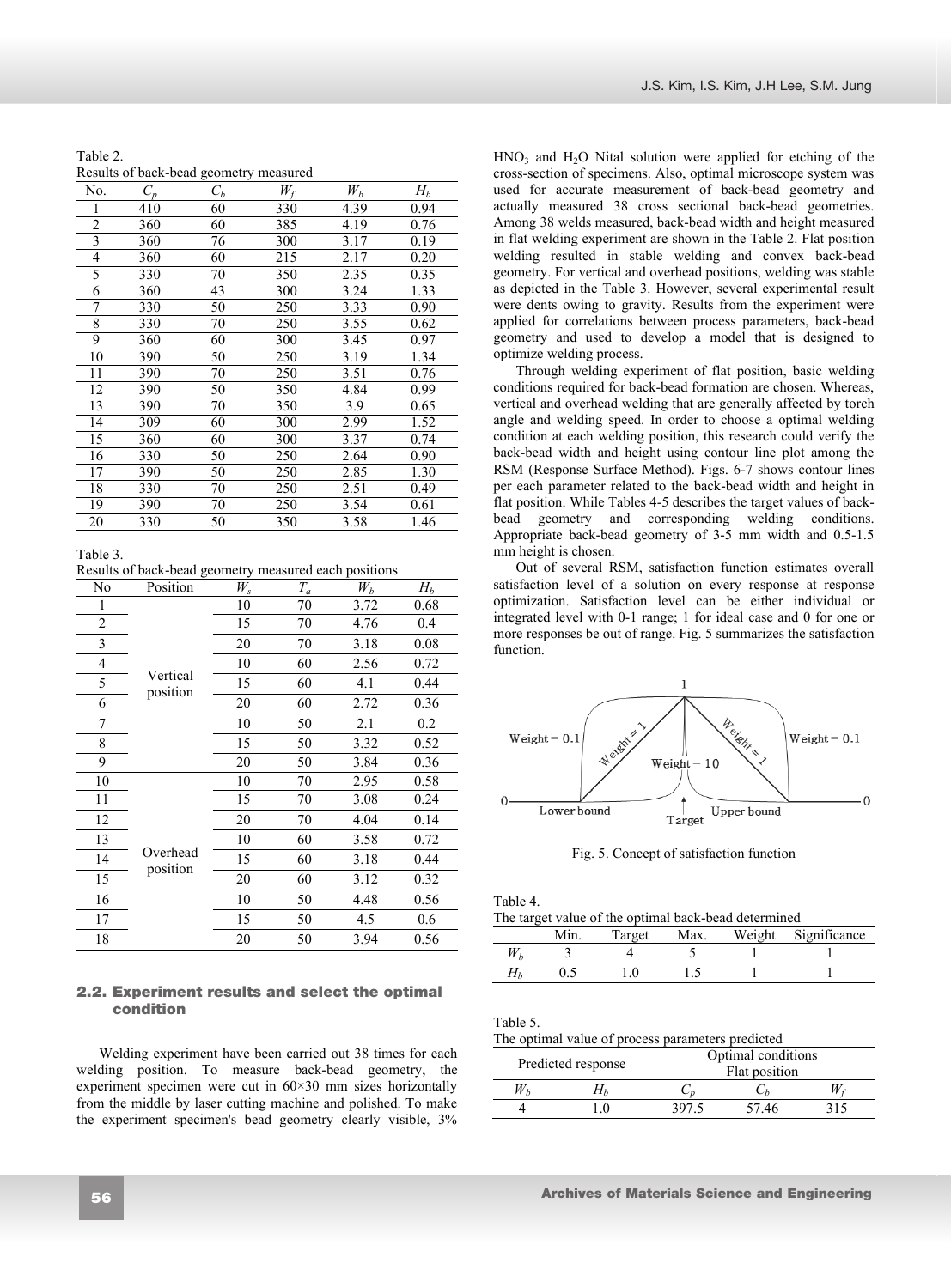

(a) Back-bead width, W/F speed, peak current



(b) Back-bead width, W/F speed, background current



(c) Back-bead width, background current, peak current





(a) Back-bead height, W/F speed, peak current



(b) Back-bead height, W/F speed, background current



(c) Back-bead height, background current, peak current

Fig. 7. Contour line for back-bead height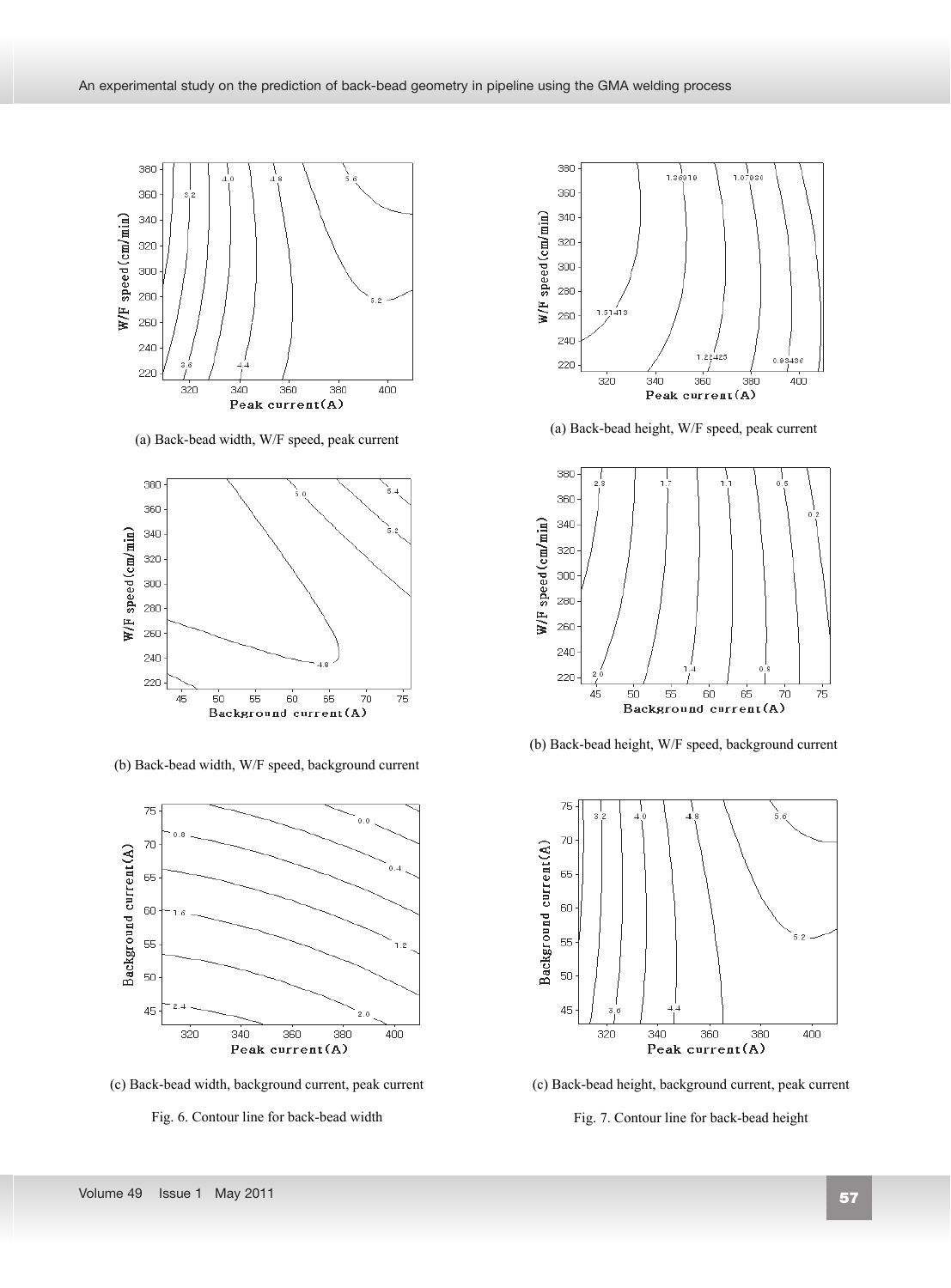# **2. Experimental analysis and discussion**  3. Experimental analysis and discussion

### **2.1. Development of empirical models**  3.1. Development of empirical models

To analyse the effect of process variables on the back-bead geometry for root-pass welding in butt GMA welding process, a new models based on the experimental results have been developed. In general, the response function can be represented as follows;

For 2nd-order interaction model;

$$
Y_f = a_0 + a_1 C_p + a_2 C_b + a_3 W_f + a_4 C_p^2 + a_5 C_b^2
$$
  
+  $a_6 W_f^2 + a_7 C_p C_b + a_8 C_p W_f + a_9 C_b W_f$  (1)

$$
Y_{o/v} = a_0 + a_1 T_a + a_2 W_s + a_3 T_a^2 + a_4 W_s^2 + a_5 T_a W_s
$$
 (2)

These analysis were carried out using a standard statistical package program, Minitab in the PC. Based on the regression analysis using the least square method from experimental results (back-bead width and height) and significance at the 1% level on Fisher's F-ratio that represents the actions and interactions shown to be important. Coefficients of the mathematical model are shown in Table 6. The developed coefficient were analyzed by R-square and sum of square error (SEE).

Table 6.

Estimated regression coefficients of empirical model for backbead geometry parameters

| Coeff.         | Flat position |           |                   |           |  |
|----------------|---------------|-----------|-------------------|-----------|--|
|                | $W_b$         |           | $H_b$             |           |  |
| a <sub>0</sub> | 16.727        |           | 10.730            |           |  |
| $a_1$          | $-0.1059$     |           | $-0.1117$         |           |  |
| a <sub>2</sub> | 0.1069        |           | 0.0243            |           |  |
| a <sub>3</sub> | $-0.0020$     |           | 0.0694            |           |  |
| $a_4$          | 0.0001        |           | 0.0001            |           |  |
| a <sub>5</sub> | 0.0001        |           | $-3.0783$         |           |  |
| a <sub>6</sub> | 0.0001        |           | $-0.0001$         |           |  |
| a <sub>7</sub> | 0.0003        |           | 0.0001            |           |  |
| ag             | 0.0001        |           | $-0.0001$         |           |  |
| aq             |               | 0.0001    |                   | $-0.0001$ |  |
| Coeff.         | Flat position |           | Overhead position |           |  |
| a <sub>0</sub> | $-16.8467$    | $-9.2177$ | 36.7511           | $-1.6888$ |  |
| a <sub>1</sub> | $-0.1640$     | 0.2373    | $-0.8565$         | 0.0873    |  |
| a <sub>2</sub> | 1.1966        | 0.1433    | $-0.3216$         | 0.0009    |  |
| a <sub>3</sub> | 0.0036        | $-0.0011$ | 0.0053            | $-0.0001$ |  |
| $a_4$          | $-0.0104$     | $-0.0017$ | 0.0009            | 0.0005    |  |
| a <sub>5</sub> | $-0.0057$     | $-0.0019$ | 0.0040            | $-0.0011$ |  |

| Table 7.                                     |  |  |
|----------------------------------------------|--|--|
| Variance test for developed empirical models |  |  |

|          | Developed models | <b>SSE</b> | R-Square |
|----------|------------------|------------|----------|
| Flat     | $W_h$            | 1.540      | 0.819    |
| position | $H_h$            | 0.467      | 0.842    |
| Vertical | $W_h$            | 0.548      | 0.901    |
| position | $H_h$            | 0.046      | 0.864    |
| Overhead | $W_b$            | 3.620      | 0.882    |
| position | $H_h$            | 0.020      | 0.931    |
|          |                  |            |          |

Coefficient of determination means a proportion of a section which is explained by X (Welding parameter), of the whole variables of subordinate measure, Y(Experimental results). Normally this proportion marked as  $R^2$  is called R-square.  $R^2$ value may be adjacent to 1, if results of each case are similar to regression values, then numerator and denominator are almost same. Also, coefficient of determination has the scope of  $0 \le R^2 \le 1$ since it means a proportion and its  $R^2$  is an absolute value of correlation between subordinate variable and independent variable. As shown in Table 7 as a whole, a very good predictive performance is considered as a model.

### **2.1. Modification of empirical models**  3.2. Modification of empirical models

Since a main effects or interactions factor have little effect on a response value, there are 3 methods to determine whether to screen or not. First, there are T-value (statistical test value for the test coefficient) and P-value (probability of the T-value) method. Second, there are regular probability chart and pallet chart for comparison of relative sizes of the effects and statistical analysis for assessment of the effect on the response value. Third, there is visualization of the factors, which visualizes how the response values interact with one or more factors using main and interaction effect charts and assesses relative sizes of the effects.

The T-test assesses whether the means of two groups are statistically different from each other. This analysis is appropriate whenever you want to compare the means of two groups, and especially appropriate as the analysis for the posttest-only twogroup randomized experimental design.

This study has discussed factors that has effects on response values, main factors' correlation assessment, P-value, regular probability chart, main and interaction effects, and so on. Tables 8-10 describes main effect and interaction effect of those factors related to back-bead geometry in each welding position.

As indicated in the Tables 8-10, based on the P-value that represents the extent of a corresponding factor's that affect the result, a factor is to be meaningful if P-value  $\leq 0.1$ . Otherwise, it is meaningless. A modified mathematical model was developed based on the meaningful factor and meaningless factors to enhance accuracy of the model's prediction.

In flat welding case, most meaningful factor that affects a back-bead height is peak current with P-value of 0.004. Furthermore, P-value for interaction between background current and wire feed speed turned out to be 0.022 while P-value for interaction between peak current and wire feed speed was 0.51. In addition, other factors can be thought of as no-effect factors.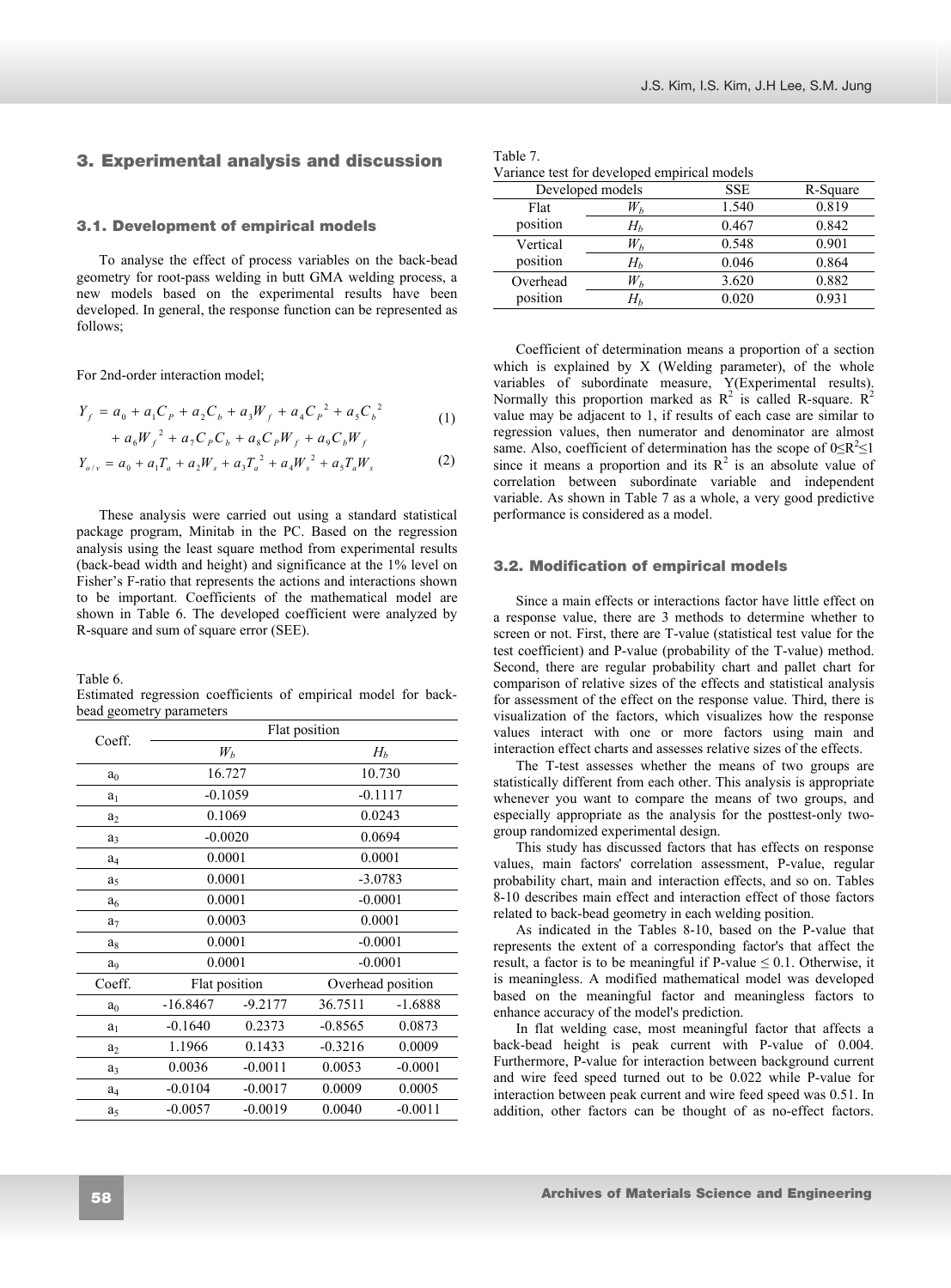In the back-bead width case, as shown in the Table 8, it was verified that background current, as a single factor had P-value of 0.004 and thus was the most meaningful factor. Also, peak current and background current had little effect on the back-bead width.

Table 8. Estimated effects and coefficients of back-bead for flat position

| Terms |                                   | Results   |           |          |       |  |
|-------|-----------------------------------|-----------|-----------|----------|-------|--|
|       |                                   | SE Coeff. | Coeff.    | T        | P     |  |
|       | Constant                          | 0.2764    | 3.4150    | 12.356   | 0.000 |  |
|       | $C_p$                             | 0.1601    | 0.6058    | 3.784    | 0.004 |  |
|       | $C_b$                             | 0.1618    | $-0.2302$ | $-1.422$ | 0.185 |  |
|       | $W_f$                             | 0.1610    | 0.6291    | 3.907    | 0.003 |  |
|       | $\overline{C_p^2}$                | 0.3556    | 0.1718    | 0.483    | 0.639 |  |
| $W_b$ | $C_{\underline{b}}^{\frac{2}{2}}$ | 0.3605    | $-0.1139$ | $-0.316$ | 0.758 |  |
|       | $W_f^2$                           | 0.3668    | $-0.1423$ | $-0.388$ | 0.706 |  |
|       | $C_pC_b$                          | 0.3146    | 0.2801    | 0.890    | 0.394 |  |
|       | $C_bW_f$                          | 0.3200    | 0.7081    | 2.213    | 0.051 |  |
|       | $C_pW_f$                          | 0.3306    | $-0.8971$ | $-2.713$ | 0.022 |  |
|       | Constant                          | 0.2764    | 3.4150    | 12.356   | 0.000 |  |
|       | $C_p$                             | 0.1601    | 0.6058    | 3.784    | 0.004 |  |
|       | $C_b$                             | 0.1618    | $-0.2302$ | $-1.422$ | 0.185 |  |
|       | $W_f$                             | 0.1610    | 0.6291    | 3.907    | 0.003 |  |
|       | $\frac{1}{\sqrt{p}}$              | 0.3556    | 0.1718    | 0.483    | 0.639 |  |
| $H_b$ | $\frac{2}{C_b^2}$                 | 0.3605    | $-0.1139$ | $-0.316$ | 0.758 |  |
|       | $W_{\epsilon}^2$                  | 0.3668    | $-0.1423$ | $-0.388$ | 0.706 |  |
|       | $C_p C_b$                         | 0.3146    | 0.2801    | 0.890    | 0.394 |  |
|       | $C_bW_f$                          | 0.3200    | 0.7081    | 2.213    | 0.051 |  |
|       | $C_pW_f$                          | 0.3306    | $-0.8971$ | $-2.713$ | 0.022 |  |

Table 9.

Estimated effects and coefficients of back-bead for vertical position

| Terms |          |           | Results    |          |       |
|-------|----------|-----------|------------|----------|-------|
|       |          | SE Coeff. | Coeff.     | T        | P     |
|       | Constant | 0.3186    | 3.8200     | 11.990   | 0.001 |
|       | $T_a$    | 0.1745    | 0.4000     | 2.292    | 0.106 |
|       | $W_{s}$  | 0.1745    | 0.2267     | 1.299    | 0.285 |
| $W_b$ | $T_a^2$  | 0.3023    | 0.3600     | 1.191    | 0.319 |
|       | $W_s^2$  | 0.3023    | $-1.0400$  | $-3.441$ | 0.041 |
|       | $T_aW_s$ | 0.2137    | $-0.5700$  | $-2.667$ | 0.076 |
|       | Constant | 0.09247   | 0.54222    | 5.864    | 0.010 |
|       | $T_a$    | 0.05065   | 0.01333    | 0.263    | 0.809 |
|       | $W_{s}$  | 0.05065   | $-0.13333$ | $-2.632$ | 0.078 |
| $H_b$ | $T_a^2$  | 0.08773   | $-0.13333$ | $-1.520$ | 0.226 |
|       | $W_s^2$  | 0.08773   | $-0.05333$ | $-0.608$ | 0.586 |
|       | $T_aW_s$ | 0.06203   | $-0.19000$ | $-3.063$ | 0.055 |

In case of back-bead width at vertical welding, it is shown in the Table 9 that two-factor interaction is greater than single factor. For a back-bead height, torch angle (single factor) and

welding speed (two-factor interaction) have little effects as depicted in Table 9.

In overhead welding case, torch angle has the greatest effect on the back-bead width with 44.8% of total Seq SS value as shown in the Table 10. For a back-bead height, welding speed has substantial effect with P-value of 0.025. Through P-value, an empirical model excluding those factors with low effects was developed, therefore developing more precise prediction model of back-bead geometry. Modified cofficient of empirical model per each position is as shown Table 11.

Table 10.

Estimated effects and coefficients of back-bead for overhead position

| Terms |          | Results   |            |          |       |  |
|-------|----------|-----------|------------|----------|-------|--|
|       |          | SE Coeff. | Coeff.     | T        | P     |  |
| $W_b$ | Constant | 0.2549    | 3.22778    | 12.662   | 0.001 |  |
|       | $T_a$    | 0.1396    | $-0.47500$ | $-3.402$ | 0.042 |  |
|       | $W_s$    | 0.1396    | 0.01500    | 0.107    | 0.921 |  |
|       | $T_a^2$  | 0.2418    | 0.53833    | 2.226    | 0.112 |  |
|       | $W_s^2$  | 0.2418    | 0.09833    | 0.407    | 0.712 |  |
|       | $T_aW_s$ | 0.1710    | 0.40750    | 2.383    | 0.097 |  |
| $H_h$ | Constant | 0.06093   | 0.45778    | 7.514    | 0.005 |  |
|       | $T_a$    | 0.03337   | $-0.12667$ | $-3.796$ | 0.032 |  |
|       | $W_s$    | 0.03337   | $-0.14000$ | $-4.195$ | 0.025 |  |
|       | $T_a^2$  | 0.05780   | $-0.04667$ | $-0.807$ | 0.479 |  |
|       | $W_s^2$  | 0.05780   | 0.05333    | 0.923    | 0.424 |  |
|       | $T_aW_s$ | 0.04087   | $-0.11000$ | $-2.691$ | 0.074 |  |

Table 11.

Variance test for modified empirical models

|          | Developed models   | SSE   | $R -$<br>Square |       |
|----------|--------------------|-------|-----------------|-------|
|          | Empirical<br>model | $W_h$ | 1.540           | 0.819 |
| Flat     |                    | $H_h$ | 0.467           | 0.842 |
| position | Modified<br>model  | $W_h$ | 1.787           | 0.892 |
|          |                    | $H_h$ | 0.888           | 0.867 |
|          | Empirical<br>model | $W_h$ | 0.548           | 0.901 |
| Vertical |                    | $H_h$ | 0.046           | 0.864 |
| position | Modified<br>model  | $W_h$ | 0.807           | 0.854 |
|          |                    | $H_h$ | 0.088           | 0.743 |
|          | Empirical          | $W_h$ | 3.620           | 0.882 |
| Overhead | model              | $H_h$ | 0.020           | 0.931 |
| position | Modified<br>model  | $W_h$ | 0.370           | 0.875 |
|          |                    | $H_h$ | 0.030           | 0.897 |

Table 11 indicates comparison results of variance test between modified curvilinear model and non-modified curvilinear model. Normally, adjusted R-Square value of modified one is higher than that of the non-modified one. It is evidence that the fitting of modified curvilinear models are better than those of linear and curvilinear models. Figs. 8-13 shows graphs comparing the error percentages between the modified curvilinear models and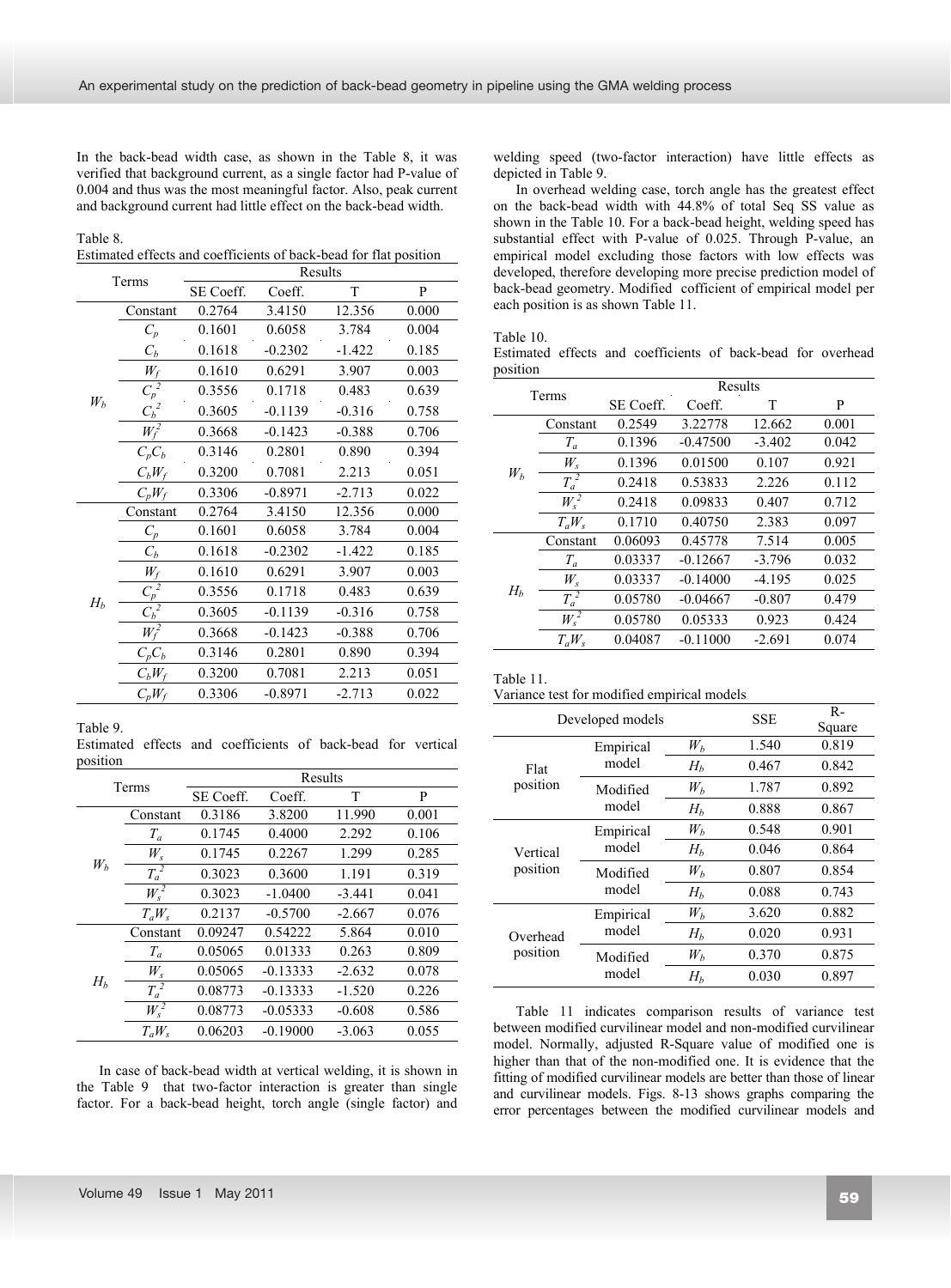curvilinear models. As the graphs shows, the modified curvilinear model has much lower error percentage, compared to the curvilinear models. However, as shown in Fig. 10, the curvilinear model is more appropriate than the modified curvilinear one for the back-bead width in a vertical position welding.



Fig. 8. The accurate prediction of two developed models for backbead width (flat position)



Fig. 9. The accurate prediction of two developed models for backbead height (flat position)



Fig. 10. The accurate prediction of two developed models for back-bead width (vertical position)



Fig. 11. The accurate prediction of two developed models for back-bead height (vertical position)



Fig. 12. The accurate prediction of two developed models for back-bead width (overhead position)



Fig. 13. The accurate prediction of two developed models for back-bead height (overhead position)

Vertical position, unlike the flat position accuracy did not improve. Using the same method to modify the model, but the